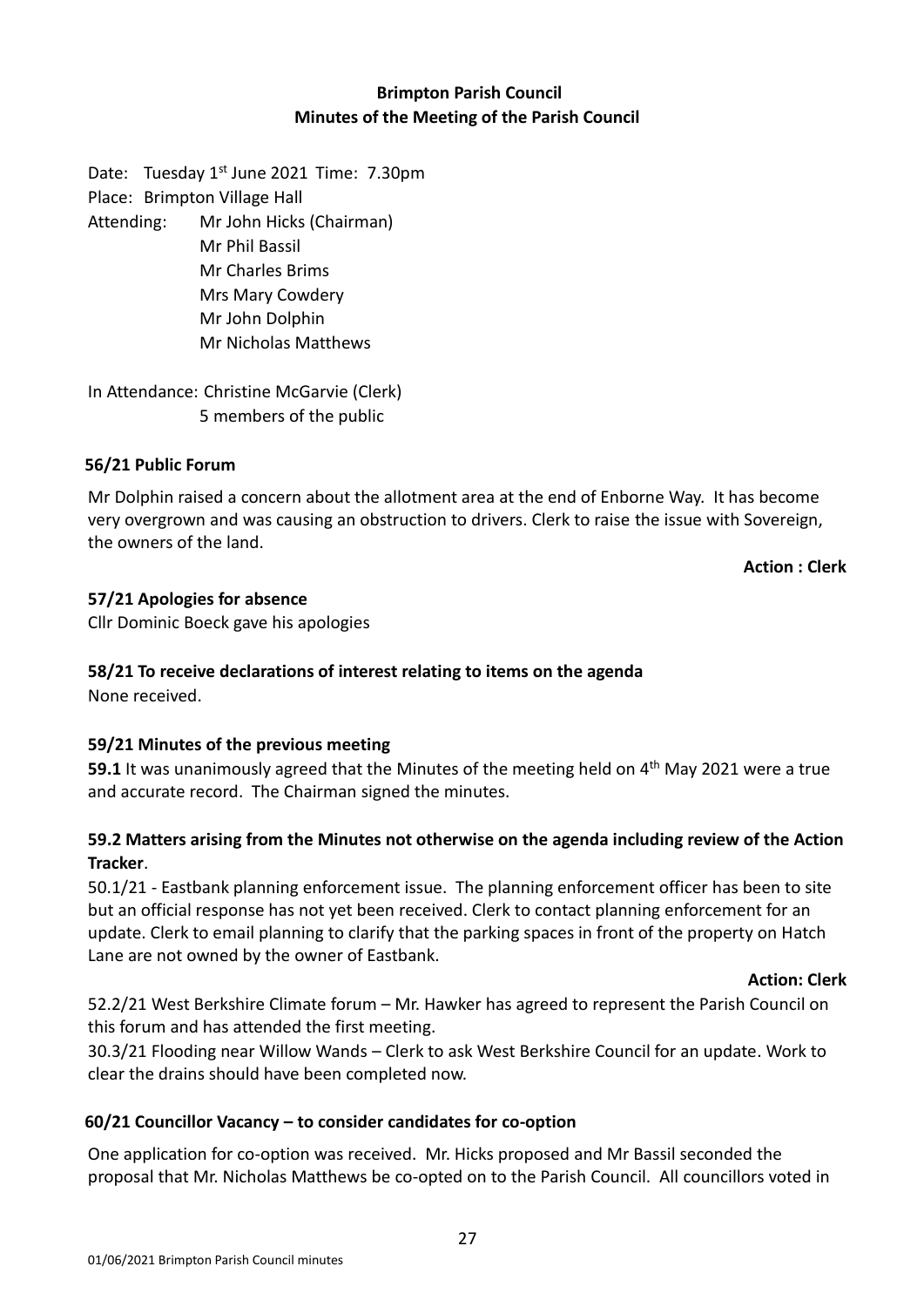favour of the proposal and Mr. Matthews was duly co-opted on to the Parish Council. Mr. Matthews signed the 'declaration of acceptance of office' form.

### **61/21 Parish Environment**

### **61.1 To discuss progress in setting up a 'No Cold Calling Zone'**

Letters and voting slips have been delivered to residents and the deadline for the reply cards to be returned is 4th June.

32 replies have been returned from Brimpton Village so far. 78 positive responses are required in order to go ahead with the No cold calling zone in the village. 21 positive responses have been received from Hyde End and Crookham Common, 42 positive responses are needed.

11 positive responses have been received from Brimpton Common and 43 responses are needed. If there aren't enough positive responses it may be possible to split the areas and set up 'No Cold Calling Zones' for the roads that have received sufficient positive responses.

## **61.2 To provide an update on the joint purchase of a Speed Indicator Device**

Clerk has now got the SID and will arrange to meet with the lead volunteer in the Village in the next few weeks to fill out the Site Request and Risk Assessment forms to send to West Berkshire Council for approval.

#### **Action : Clerk**

**Action : JH**

## **61.3 To provide an update registering ownership of Brimpton Common Fuel Allotment with the Land Registry.**

Clerk is currently working on the required forms to register the land. A Statement of Truth will need to be completed as the Parish Council do not have the title deeds.

#### **Action : Clerk**

### **61.4 To discuss the Queen's Green Canopy Project**

Mrs Cowdery gave an overview of the Queen's Green Canopy Project which is being launched as part of the Queen's Platinum Jubilee celebrations next year. It was agreed that it would be good to plant a tree for the Platinum Jubilee but the difficulty would be finding a suitable location. Mr. Hicks to ask residents for suggestions for where a tree could be planted.

#### **Action : JH**

## **62/21 Planning and Development**

**62.1 To consider new planning applications and provide updates on any already considered. See appendix C below.**

No new applications.

### **63/21 Finance**

**63.1 To approve payments and approve reconciliation against bank statements** The payments and bank reconciliation were agreed.

**Action:Clerk**

### **64/21 Reports**

## **64.1 District Councillor's report**

Cllr Dominic Boeck gave his apologies.

### **64.2 Clerk's report**

The Annual Accounts Exemption certificate for 2020/2021 has been sent to the auditor and all documents will be uploaded to the website for the Public Exercise of Rights from 14th June.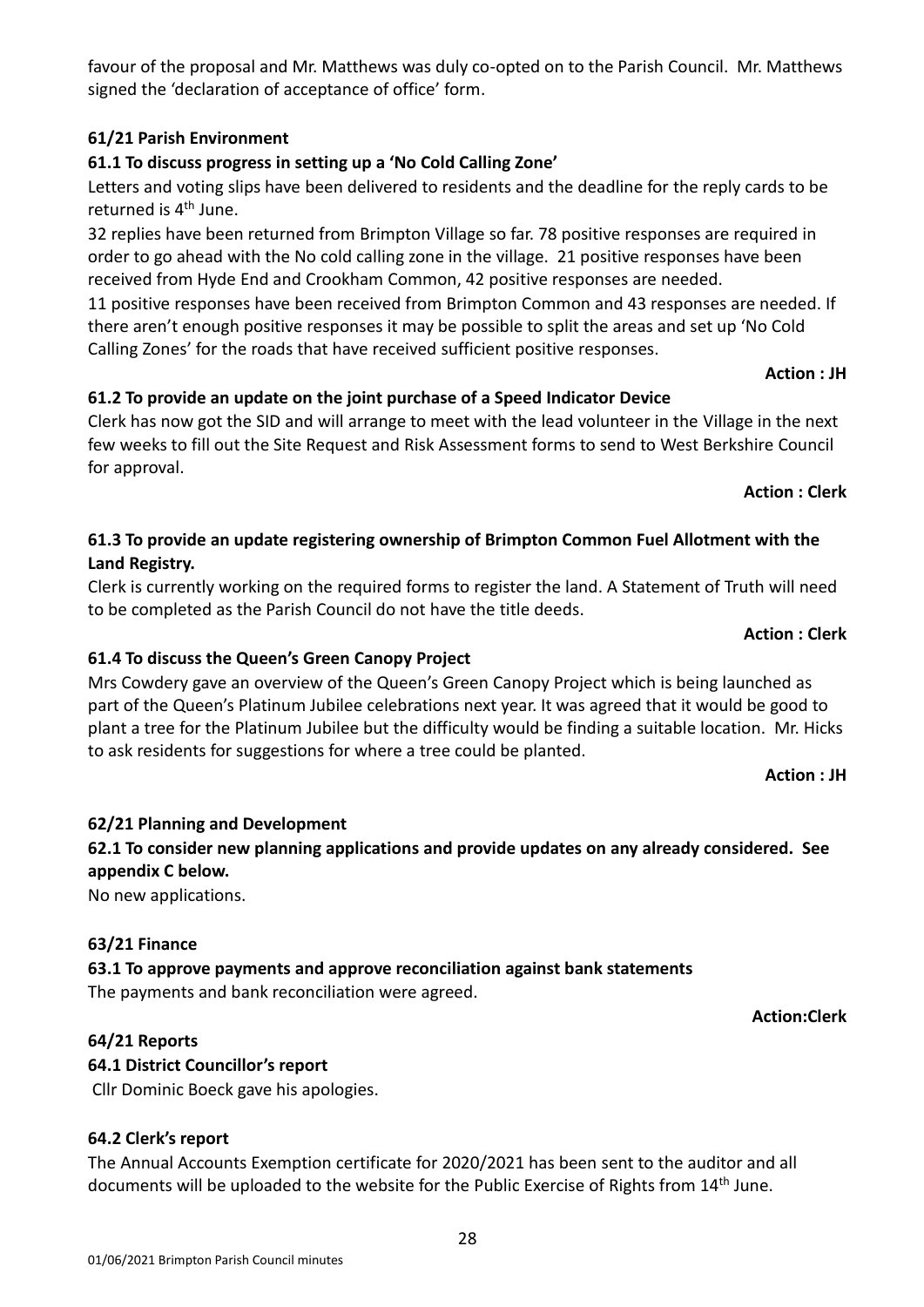Clerk has spoken to the Internal Auditor about the Parish Council moving to internet banking. Lloyds Bank are still not taking applications for new Treasurer's accounts. The Internal Auditor has confirmed that the use of Barclays internet banking, which allows the Clerk to create payments for one councillor to authorise, would be acceptable as long as the list of payments is agreed and signed off by two councillors at a Parish Council meeting before payment.

All agreed with this proposal. Clerk to set up the necessary internet banking accounts.

#### **Action : Clerk**

### **64.3 Report from Village Hall Committee**

Mr Dolphin reported that the hall is now back open. Unfortunately, 3 groups will not be returning to the Hall. The Hall Committee are planning a social event for the Parish in June.

## **64.4 Reports from Parish Council representatives on external bodies**

Mr. Bassil reported that there has been a small increase in the number of AWE staff unavailable due to sickness. The number had dropped to 1 or 2 but has now gone up to 8 in recent weeks.

## **64.5 Brimpton Recreation Ground charity**

Mr. Brims gave an update on the sale of the Recreation Ground. At the end of September 2020, a public meeting was held to seek residents' views on the sale of the Recreation Ground. The majority of residents that responded were in favour of selling the land and seeking to purchase land for a new recreation ground closer to the centre of the village. The sale of the land was completed at the end of 2020.

The Trustees of the Charity are discussing potential new sites for a recreation ground with two landowners. Unfortunately, discussions have been delayed by the Covid restrictions. The Trustees will also be considering whether the problem of parking for the school could be resolved as part of the plans to create a new recreation ground.

Parking around the school is becoming an increasing issue and this problem is likely to get worse when the pub is closed and the car park is no longer available for parents to park in.

## **65/21 The next meeting will be held on Tuesday 6 th July 2021 in the Village Hall.**

Signed: …………………………………………………………………. Date:……………………………………… (Chairman)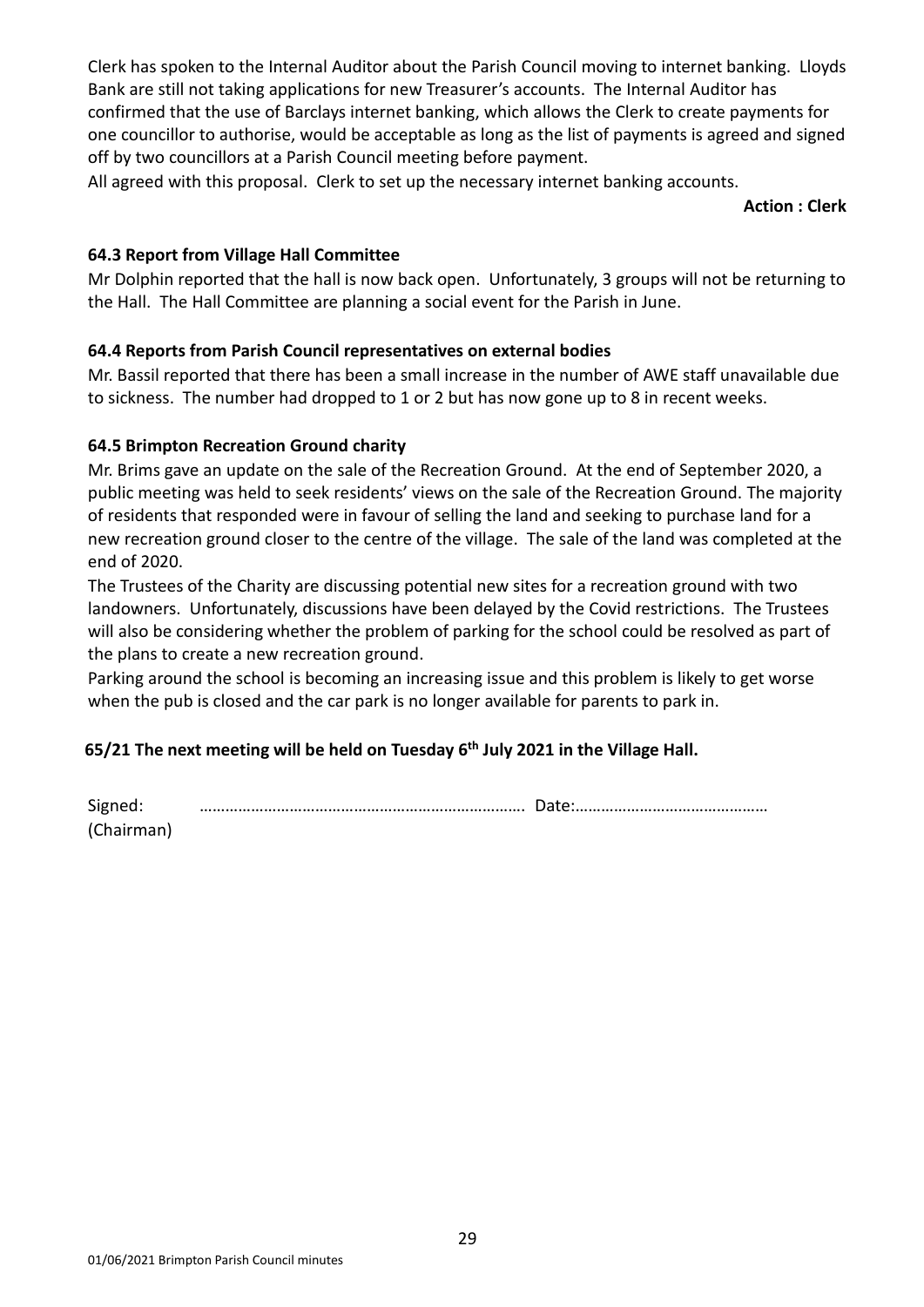### Appendix A

#### Meeting Report 1st June 2021

# **Community Account**

| COMMUNISTRATION                                 |                                 |                                             |                             |  |
|-------------------------------------------------|---------------------------------|---------------------------------------------|-----------------------------|--|
| <b>Statement bal-</b><br>ance 24/5/2021         | Cashbook balance as at 1/6/2021 | Cashbook balance after new<br>payments made |                             |  |
| £42,163.46                                      | £42,013.46                      | £41,773.46                                  |                             |  |
| <b>Payments made</b><br>since last meet-<br>ing |                                 |                                             |                             |  |
| <b>Cheque No</b>                                | <b>Payee</b>                    | <b>Details</b>                              | <b>TOTAL</b><br>COST        |  |
| SO.                                             | Mrs C McGarvie                  | April salary                                | 240.00                      |  |
| 100481                                          | Zurich Municipal                | Annual insurance                            | 323.27                      |  |
|                                                 | Hampshire Association of Local  |                                             |                             |  |
| 100483                                          | Councils Ltd                    | Subscription                                | 136.75                      |  |
| <b>TOTAL</b>                                    |                                 |                                             | £700.02                     |  |
| New items for payment                           |                                 |                                             |                             |  |
| <b>Cheque No</b>                                | <b>Payee</b>                    | <b>Details</b>                              | <b>TOTAL</b><br><b>COST</b> |  |
|                                                 |                                 |                                             |                             |  |

#### **Receipts since last meeting date**

| <b>Receipt Date</b> | <b>Paver</b>           | <b>Details</b> | <b>TOTAL</b><br><b>AMOUNT</b> |
|---------------------|------------------------|----------------|-------------------------------|
| 29/04/2021   HMRC   |                        | VAT reclaim    | £60.22                        |
| 11/05/2021          | West Berkshire Council | <b>CIL</b>     | £12,427.23                    |
|                     |                        |                | £12,487.45                    |

SO Mrs C McGarvie May salary May salary 240.00 **TOTAL £240.00**

#### **Payments not presented as of 24/5/2021**

| <b>Cheque No</b> | <b>Pavee</b>  | <b>Details</b> | <b>TOTAL</b><br><b>COST</b> |
|------------------|---------------|----------------|-----------------------------|
| 100482           | Mrs C Connell | Internal Audit | 150.00                      |
| TOTAL            |               |                | £150.00                     |

|                     | Receipts not cleared as of 24/5/2021 |                |                             |
|---------------------|--------------------------------------|----------------|-----------------------------|
| <b>Receipt date</b> | <b>Paver</b>                         | <b>Details</b> | <b>TOTAL</b><br><b>COST</b> |
|                     |                                      |                |                             |

| <b>Savings Account</b><br>balance |            |                               |
|-----------------------------------|------------|-------------------------------|
| 24/5/2021                         | £31,905.43 |                               |
|                                   |            |                               |
| <b>Brimpton</b>                   |            |                               |
| story/BPRA                        | £1,386.18  | Defib paid for                |
| <b>CIL</b>                        | £806.40    | Must be spent by October 2021 |
| <b>CIL</b>                        | £12,427.23 | must be spent by May 2026     |
| INRG solar dona-                  |            |                               |
| tion                              | £20,000.00 |                               |
|                                   | £34,619.81 |                               |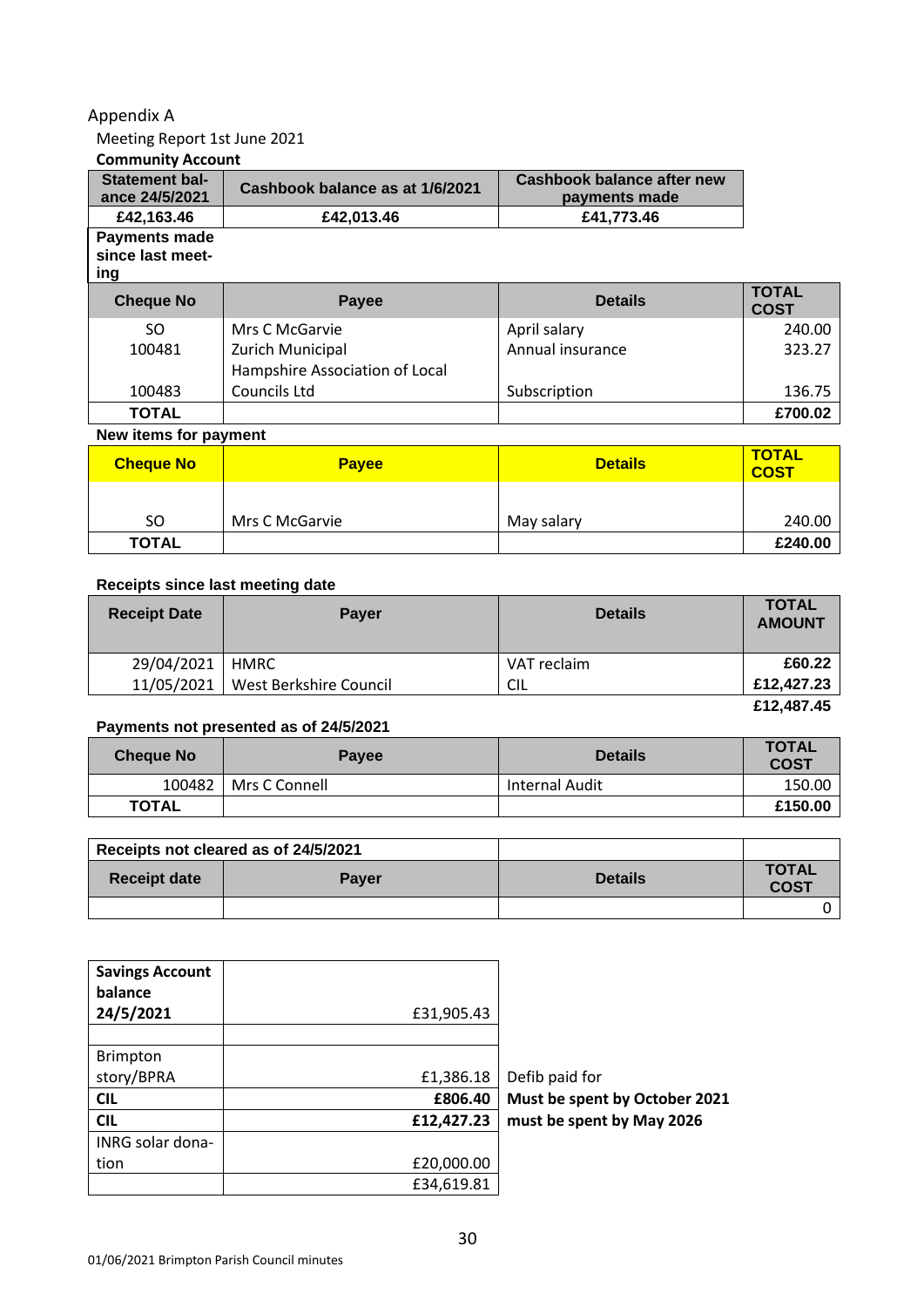Appendix B

| <b>Bank Reconciliation 25th May 2021</b>       |                                                      |     |                |            |
|------------------------------------------------|------------------------------------------------------|-----|----------------|------------|
| <b>Authority name</b>                          | <b>Brimpton Parish Council</b>                       |     |                |            |
| <b>Prepared by</b>                             | <b>Christine McGarvie</b>                            |     | Clerk and RFO  |            |
| <b>Date</b>                                    | 25th May 2021                                        |     |                |            |
| <b>Approved by</b>                             | John Hicks                                           | cil | Chair of coun- |            |
|                                                | Balance per bank statements as at 24th May 2021      | £   |                | £          |
|                                                | <b>Community Account</b>                             |     | 42,163.46      |            |
|                                                | Saving account                                       |     | 31,905.43      |            |
|                                                |                                                      |     |                | 74,068.89  |
|                                                | Less any un-presented payments at 25th May 2021      |     |                |            |
|                                                | 100482 Mrs C Connell                                 |     |                | 150.00     |
|                                                |                                                      |     |                | 150.00     |
| Add any uncleared receipts                     |                                                      |     |                |            |
| Net Bank balances as at 25th May 2021          |                                                      |     |                | £73,918.89 |
| <b>CASH BOOK</b>                               |                                                      |     |                |            |
| Opening balance as per cashbook 1st April 2021 |                                                      |     | 32,848.53      |            |
| Add: Receipts in the year                      |                                                      |     | 12,507.45      |            |
| Less: Payments in the year                     |                                                      |     | 3,342.52       |            |
|                                                | Closing balance as per cash book as at 25th May 2021 |     | £42,013.46     |            |
|                                                |                                                      |     |                |            |
| Opening balance savings account 1st April 2021 |                                                      |     | 31,905.43      |            |
| Add: Receipts in the year                      |                                                      |     | £0.00          |            |
| Less: Payments in the year                     |                                                      |     | 0              |            |
|                                                | Closing balance as per cash book as at 25th May 2021 |     | £31,905.43     |            |
| Overall closing balance                        |                                                      |     | £73,918.89     |            |
|                                                | diff                                                 |     | £0.00          |            |